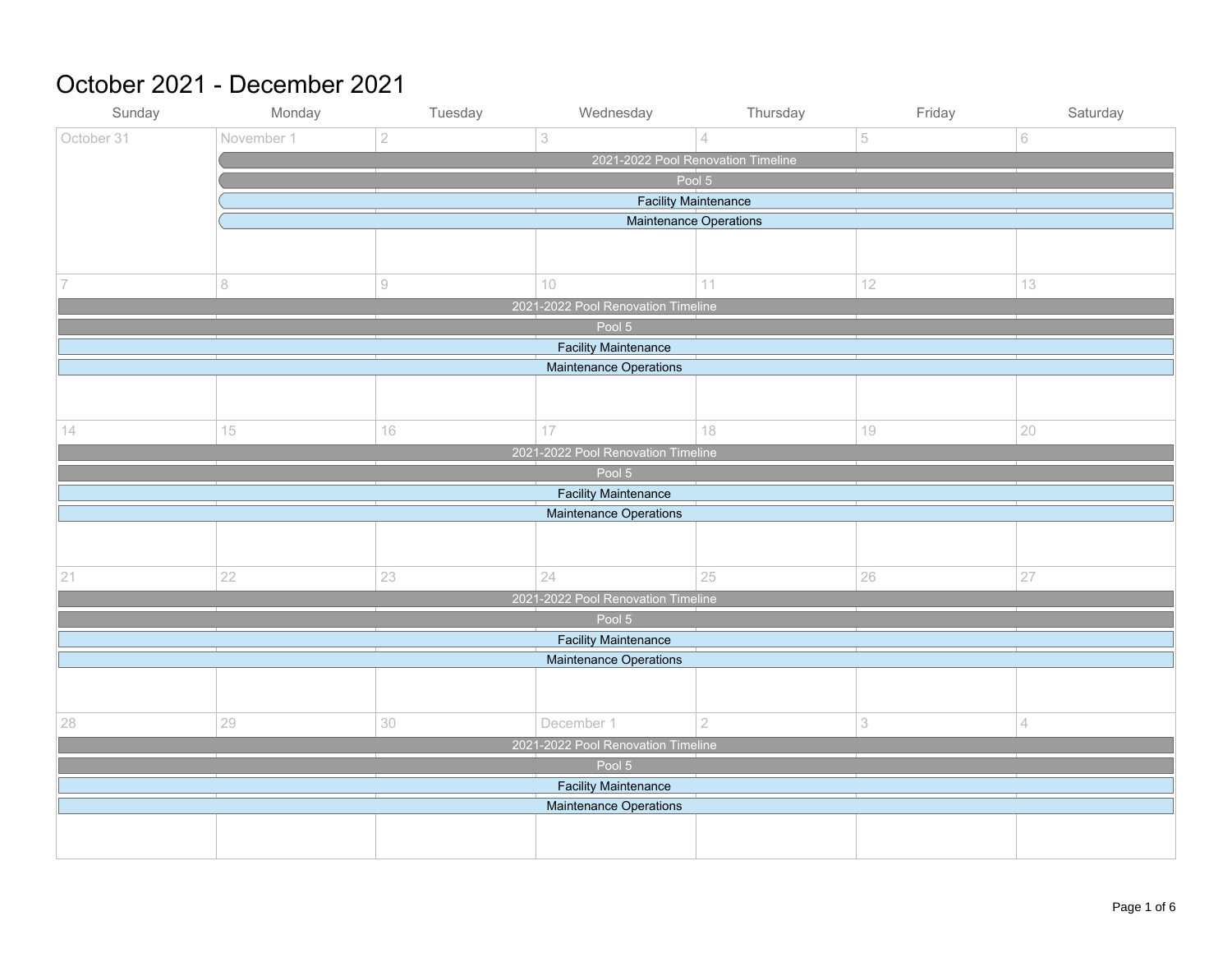# December 2021 - January 2022

| Sunday                             | Monday                     | Tuesday        | Wednesday                                                    | Thursday | Friday         | Saturday  |  |  |
|------------------------------------|----------------------------|----------------|--------------------------------------------------------------|----------|----------------|-----------|--|--|
| 5                                  | 6                          | $\overline{7}$ | $\,8\,$                                                      | $\odot$  | 10             | 11        |  |  |
| 2021-2022 Pool Renovation Timeline |                            |                |                                                              |          |                |           |  |  |
| Pool 5                             |                            |                |                                                              |          |                |           |  |  |
| <b>Facility Maintenance</b>        |                            |                |                                                              |          |                |           |  |  |
| Maintenance Operations             |                            |                |                                                              |          |                |           |  |  |
|                                    |                            |                |                                                              |          |                |           |  |  |
|                                    |                            |                |                                                              |          |                |           |  |  |
| 12                                 | 13                         | 14             | 15                                                           | 16       | 17             | $18\,$    |  |  |
|                                    |                            |                | 2021-2022 Pool Renovation Timeline                           |          |                |           |  |  |
|                                    |                            | Pool 5         |                                                              |          |                |           |  |  |
|                                    |                            |                | Custodial                                                    |          |                |           |  |  |
|                                    |                            |                |                                                              |          |                |           |  |  |
|                                    |                            |                |                                                              |          |                |           |  |  |
|                                    |                            |                |                                                              |          |                |           |  |  |
| $10\,$                             | $20\,$                     | 21             | 22                                                           | 23       | 24             | 25        |  |  |
|                                    |                            |                | 2021-2022 Pool Renovation Timeline                           |          |                |           |  |  |
|                                    |                            |                |                                                              |          |                |           |  |  |
|                                    |                            |                |                                                              |          |                |           |  |  |
|                                    |                            |                |                                                              |          |                |           |  |  |
|                                    |                            |                |                                                              |          |                |           |  |  |
| 26                                 | 27                         | 28             | 29                                                           | 30       | 31             | January 1 |  |  |
|                                    |                            |                | 2021-2022 Pool Renovation Timeline                           |          |                |           |  |  |
|                                    |                            |                |                                                              |          |                |           |  |  |
|                                    |                            |                |                                                              |          |                |           |  |  |
|                                    |                            |                |                                                              |          |                |           |  |  |
|                                    |                            |                |                                                              |          |                |           |  |  |
|                                    |                            |                |                                                              |          |                |           |  |  |
| $\sqrt{2}$                         | $\ensuremath{\mathcal{S}}$ | $\overline{4}$ | 5                                                            | 6        | $\overline{7}$ | 8         |  |  |
|                                    |                            |                | 2021-2022 Pool Renovation Timeline                           |          |                |           |  |  |
|                                    |                            |                |                                                              |          |                |           |  |  |
|                                    |                            |                |                                                              |          |                |           |  |  |
|                                    |                            |                | <b>Facility Maintenance</b><br><b>Maintenance Operations</b> |          |                |           |  |  |
|                                    |                            |                |                                                              |          |                |           |  |  |
|                                    |                            |                |                                                              |          |                |           |  |  |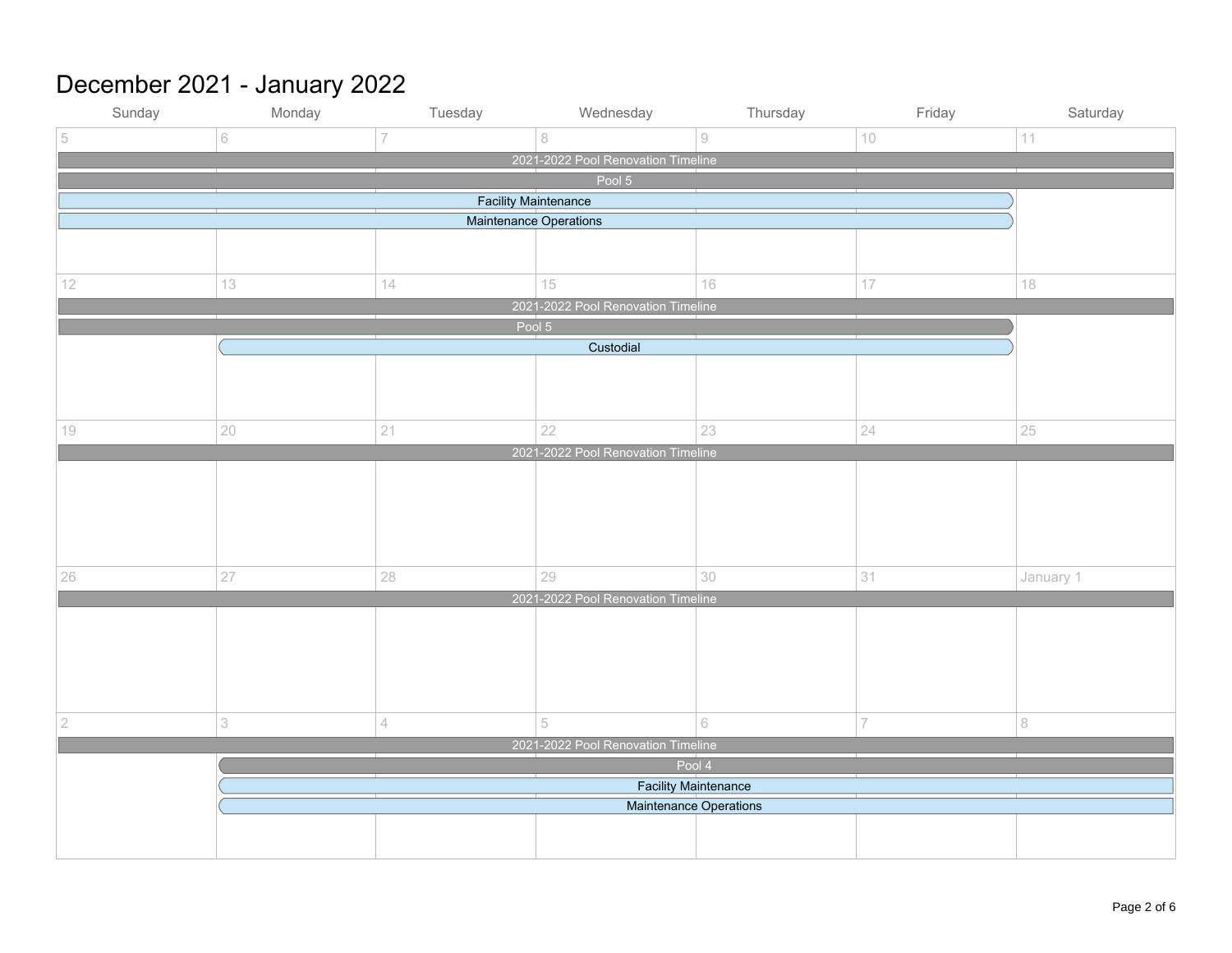# January 2022 - February 2022

| Sunday                             | Monday | Tuesday                       | Wednesday                                                 | Thursday | Friday | Saturday |  |  |
|------------------------------------|--------|-------------------------------|-----------------------------------------------------------|----------|--------|----------|--|--|
| $\overline{9}$                     | 10     | 11                            | 12                                                        | 13       | 14     | 15       |  |  |
|                                    |        |                               | 2021-2022 Pool Renovation Timeline                        |          |        |          |  |  |
| Pool 4                             |        |                               |                                                           |          |        |          |  |  |
| <b>Facility Maintenance</b>        |        |                               |                                                           |          |        |          |  |  |
|                                    |        |                               | Maintenance Operations                                    |          |        |          |  |  |
|                                    |        |                               |                                                           |          |        |          |  |  |
| $16\,$                             | $17\,$ | 18                            | 19                                                        | 20       | 21     | 22       |  |  |
|                                    |        |                               | 2021-2022 Pool Renovation Timeline                        |          |        |          |  |  |
|                                    |        |                               | Pool 4                                                    |          |        |          |  |  |
|                                    |        |                               | <b>Facility Maintenance</b>                               |          |        |          |  |  |
|                                    |        |                               | Maintenance Operations                                    |          |        |          |  |  |
|                                    |        |                               |                                                           |          |        |          |  |  |
|                                    |        |                               |                                                           |          |        |          |  |  |
| 23                                 | 24     | 25                            | 26                                                        | 27       | 28     | 29       |  |  |
|                                    |        |                               | 2021-2022 Pool Renovation Timeline                        |          |        |          |  |  |
|                                    |        |                               | Pool 4                                                    |          |        |          |  |  |
|                                    |        |                               | <b>Facility Maintenance</b>                               |          |        |          |  |  |
|                                    |        |                               | Maintenance Operations                                    |          |        |          |  |  |
|                                    |        |                               |                                                           |          |        |          |  |  |
| 30                                 | 31     | February 1                    | $\overline{2}$                                            | 3        | 4      | 5        |  |  |
|                                    |        |                               | 2021-2022 Pool Renovation Timeline                        |          |        |          |  |  |
|                                    |        |                               | Pool 4                                                    |          |        |          |  |  |
|                                    |        | <b>Facility Maintenance</b>   |                                                           |          |        |          |  |  |
|                                    |        | <b>Maintenance Operations</b> |                                                           |          |        |          |  |  |
|                                    |        |                               |                                                           |          |        |          |  |  |
|                                    |        |                               |                                                           |          |        |          |  |  |
| 6                                  | 7      | $\,8\,$                       | $\mathcal{G}% _{M_{1},M_{2}}^{\alpha,\beta}(\varepsilon)$ | $10$     | $11\,$ | 12       |  |  |
| 2021-2022 Pool Renovation Timeline |        |                               |                                                           |          |        |          |  |  |
| Pool 4<br>Custodial                |        |                               |                                                           |          |        |          |  |  |
|                                    |        |                               |                                                           |          |        |          |  |  |
|                                    |        |                               |                                                           |          |        |          |  |  |
|                                    |        |                               |                                                           |          |        |          |  |  |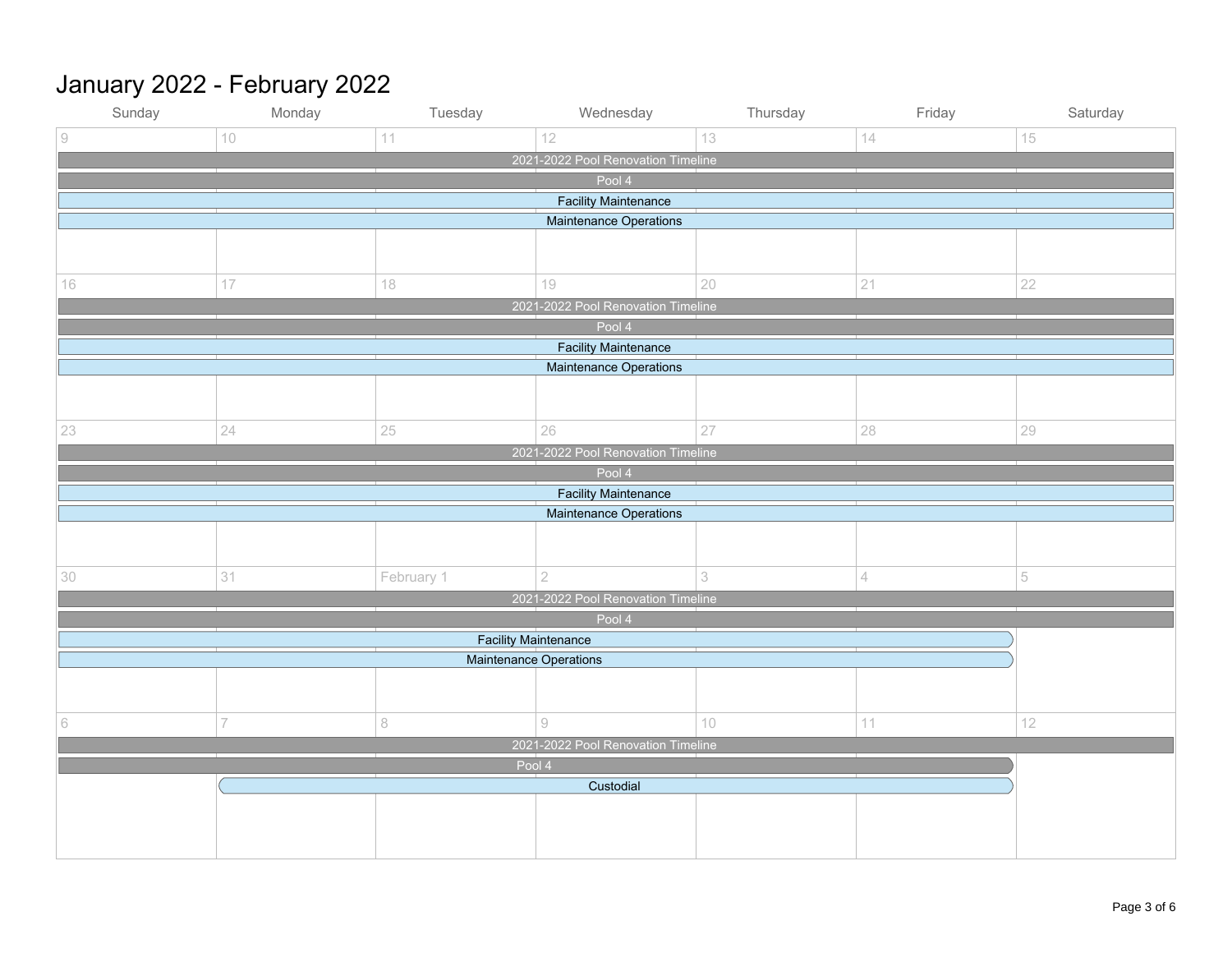# February 2022 - March 2022

| Sunday                             | Monday                      | Tuesday                       | Wednesday                             | Thursday | Friday         | Saturday |  |  |  |
|------------------------------------|-----------------------------|-------------------------------|---------------------------------------|----------|----------------|----------|--|--|--|
| 13                                 | 14                          | 15                            | 16                                    | 17       | 18             | $19$     |  |  |  |
| 2021-2022 Pool Renovation Timeline |                             |                               |                                       |          |                |          |  |  |  |
|                                    | Pool 2                      |                               |                                       |          |                |          |  |  |  |
|                                    | <b>Facility Maintenance</b> |                               |                                       |          |                |          |  |  |  |
| Maintenance Operations             |                             |                               |                                       |          |                |          |  |  |  |
|                                    |                             |                               |                                       |          |                |          |  |  |  |
|                                    |                             |                               |                                       |          |                |          |  |  |  |
| 20                                 | 21                          | 22                            | 23                                    | 24       | 25             | 26       |  |  |  |
|                                    |                             |                               | 2021-2022 Pool Renovation Timeline    |          |                |          |  |  |  |
|                                    |                             |                               | Pool 2                                |          |                |          |  |  |  |
|                                    |                             |                               | <b>Facility Maintenance</b>           |          |                |          |  |  |  |
|                                    |                             |                               | <b>Maintenance Operations</b>         |          |                |          |  |  |  |
|                                    |                             |                               |                                       |          |                |          |  |  |  |
|                                    |                             |                               |                                       |          |                |          |  |  |  |
| 27                                 | 28                          | March 1                       | $\sqrt{2}$                            | 3        | $\overline{4}$ | 5        |  |  |  |
|                                    |                             |                               | 2021-2022 Pool Renovation Timeline    |          |                |          |  |  |  |
|                                    |                             |                               | Pool 2<br><b>Facility Maintenance</b> |          |                |          |  |  |  |
|                                    |                             |                               | Maintenance Operations                |          |                |          |  |  |  |
|                                    |                             |                               |                                       |          |                |          |  |  |  |
|                                    |                             |                               |                                       |          |                |          |  |  |  |
| $\,$ $\,$ $\,$                     | $\overline{7}$              | $\,$ $\,$                     | $\mathcal{G}% _{0}$                   | $10$     | $11\,$         | 12       |  |  |  |
|                                    |                             |                               | 2021-2022 Pool Renovation Timeline    |          |                |          |  |  |  |
|                                    |                             |                               | Pool 2                                |          |                |          |  |  |  |
|                                    |                             | <b>Facility Maintenance</b>   |                                       |          |                |          |  |  |  |
|                                    |                             | <b>Maintenance Operations</b> |                                       |          |                |          |  |  |  |
|                                    |                             |                               |                                       |          |                |          |  |  |  |
|                                    |                             |                               |                                       |          |                |          |  |  |  |
| 13                                 | 14                          | 15                            | 16                                    | 17       | 18             | $19$     |  |  |  |
| 2021-2022 Pool Renovation Timeline |                             |                               |                                       |          |                |          |  |  |  |
| Pool 2                             |                             |                               |                                       |          |                |          |  |  |  |
| Custodial                          |                             |                               |                                       |          |                |          |  |  |  |
|                                    |                             |                               |                                       |          |                |          |  |  |  |
|                                    |                             |                               |                                       |          |                |          |  |  |  |
|                                    |                             |                               |                                       |          |                |          |  |  |  |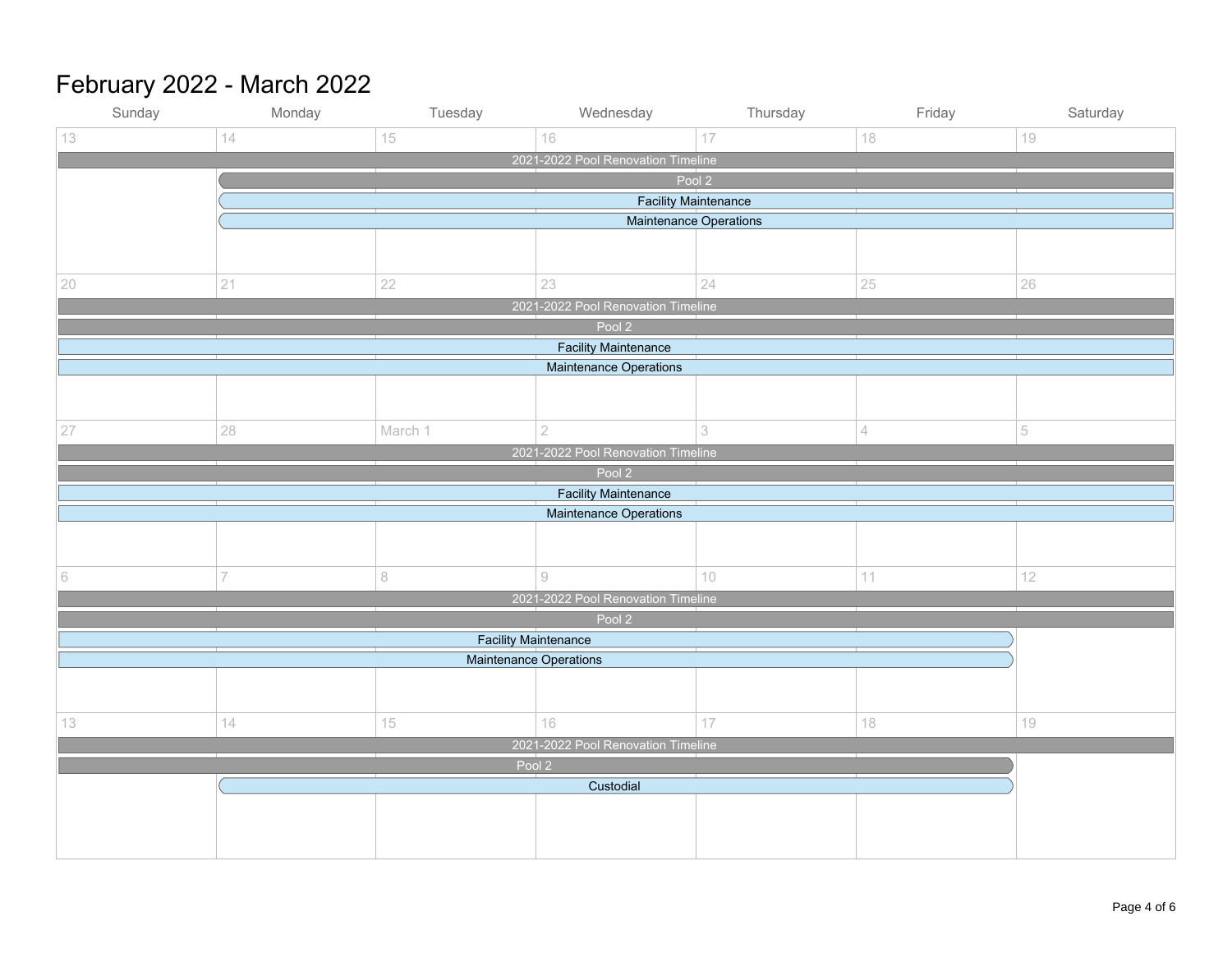# March 2022 - April 2022

| Sunday                             | Monday                        | Tuesday | Wednesday                                             | Thursday       | Friday  | Saturday          |  |  |  |
|------------------------------------|-------------------------------|---------|-------------------------------------------------------|----------------|---------|-------------------|--|--|--|
| 20                                 | 21                            | 22      | 23                                                    | 24             | 25      | 26                |  |  |  |
| 2021-2022 Pool Renovation Timeline |                               |         |                                                       |                |         |                   |  |  |  |
|                                    | Pool 1                        |         |                                                       |                |         |                   |  |  |  |
|                                    | <b>Facility Maintenance</b>   |         |                                                       |                |         |                   |  |  |  |
| <b>Maintenance Operations</b>      |                               |         |                                                       |                |         |                   |  |  |  |
|                                    |                               |         |                                                       |                |         |                   |  |  |  |
|                                    |                               |         |                                                       |                |         |                   |  |  |  |
| 27                                 | 28                            | 29      | 30                                                    | 31             | April 1 | $\sqrt{2}$        |  |  |  |
|                                    |                               |         | 2021-2022 Pool Renovation Timeline                    |                |         |                   |  |  |  |
|                                    |                               |         | Pool 1                                                |                |         |                   |  |  |  |
|                                    |                               |         | <b>Facility Maintenance</b>                           |                |         |                   |  |  |  |
|                                    |                               |         | <b>Maintenance Operations</b>                         |                |         |                   |  |  |  |
|                                    |                               |         |                                                       |                |         |                   |  |  |  |
|                                    |                               |         |                                                       |                |         |                   |  |  |  |
| $\ensuremath{\mathcal{S}}$         | $\overline{4}$                | 5       | $\mathbb{G}% _{n}^{X}$                                | $\overline{7}$ | $\,8\,$ | $\mathrel{\odot}$ |  |  |  |
|                                    |                               |         | 2021-2022 Pool Renovation Timeline                    |                |         |                   |  |  |  |
|                                    |                               |         | Pool 1                                                |                |         |                   |  |  |  |
|                                    |                               |         | <b>Facility Maintenance</b><br>Maintenance Operations |                |         |                   |  |  |  |
|                                    |                               |         |                                                       |                |         |                   |  |  |  |
|                                    |                               |         |                                                       |                |         |                   |  |  |  |
| 10                                 | 11                            | 12      | 13                                                    | 14             | 15      | 16                |  |  |  |
|                                    |                               |         | 2021-2022 Pool Renovation Timeline                    |                |         |                   |  |  |  |
|                                    |                               |         | Pool 1                                                |                |         |                   |  |  |  |
|                                    |                               |         | <b>Facility Maintenance</b>                           |                |         |                   |  |  |  |
|                                    | <b>Maintenance Operations</b> |         |                                                       |                |         |                   |  |  |  |
|                                    |                               |         |                                                       |                |         |                   |  |  |  |
|                                    |                               |         |                                                       |                |         |                   |  |  |  |
| 17                                 | 18                            | $19$    | 20                                                    | 21             | 22      | 23                |  |  |  |
|                                    |                               |         | 2021-2022 Pool Renovation Timeline                    |                |         |                   |  |  |  |
| Pool 1                             |                               |         |                                                       |                |         |                   |  |  |  |
| <b>Facility Maintenance</b>        |                               |         |                                                       |                |         |                   |  |  |  |
|                                    |                               |         | Maintenance Operations                                |                |         |                   |  |  |  |
|                                    |                               |         |                                                       |                |         |                   |  |  |  |
|                                    |                               |         |                                                       |                |         |                   |  |  |  |